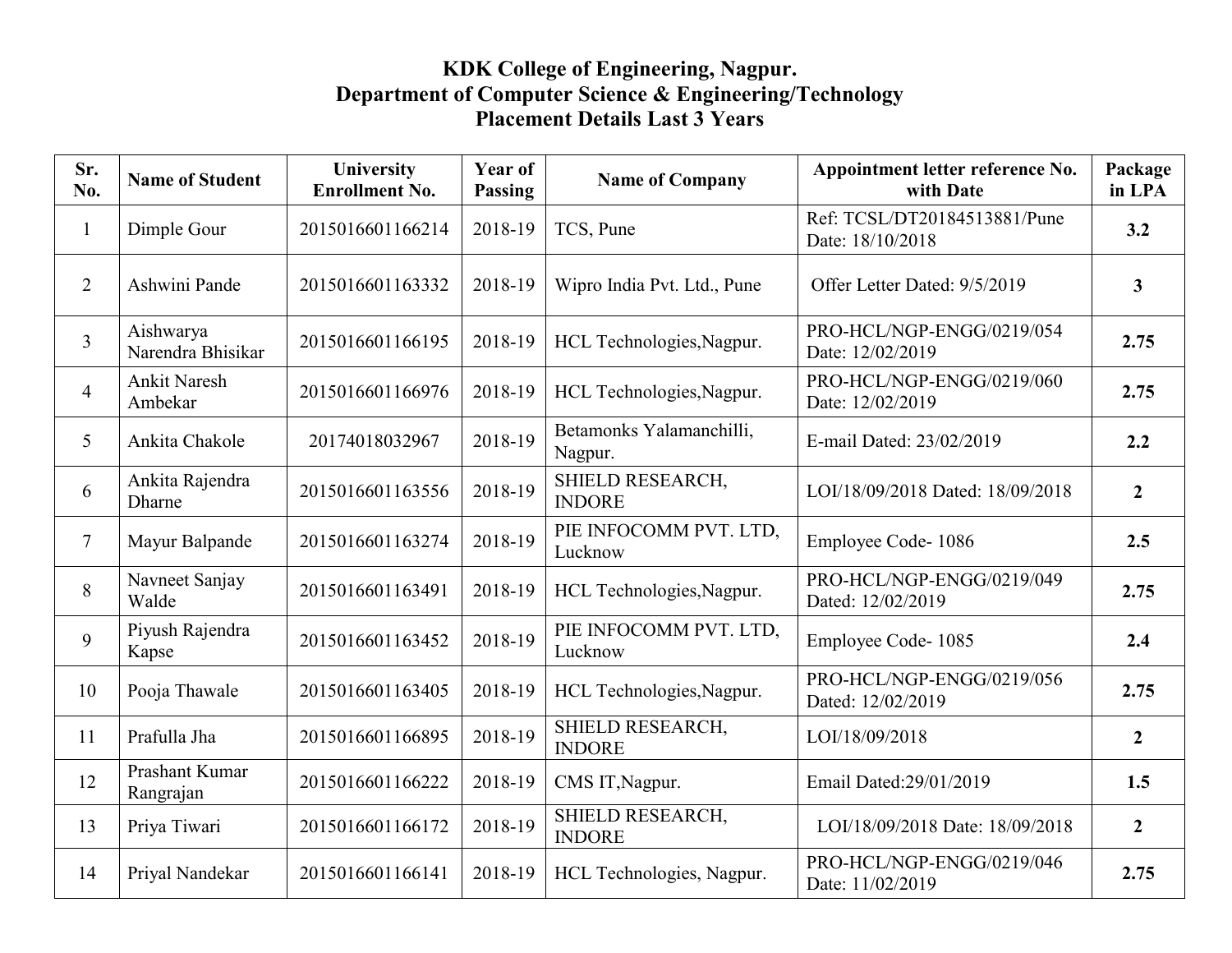| 15 | Riya Vijay Pawar             | 2015016601166872 | 2018-19   | PIE INFOCOMM PVT. LTD,<br>Nagpur            | Employee Code-1083                            | 2.4              |
|----|------------------------------|------------------|-----------|---------------------------------------------|-----------------------------------------------|------------------|
| 16 | Roshan Wasnik                | 20174018033513   | 2018-19   | CMS IT, Nagpur.                             | Email Dated: 29/01/2019                       | 1.5              |
| 17 | Rutuja Pund                  | 2015016601166833 | 2018-19   | SHIELD RESEARCH,<br><b>INDORE</b>           | LOI/18/09/2018 Date: 18/09/2018               | $\overline{2}$   |
| 18 | Shantanu Vinod<br>Khond      | 2015016601163595 | 2018-19   | PIE INFOCOMM PVT. LTD,<br>Lucknow           | Employee Code-1084                            | 2.4              |
| 19 | Shivam Kailash Rai           | 2015016601166945 | 2018-19   | HCL Technologies, Nagpur.                   | PRO-HCL/NGP-ENGG/0219/075<br>Date: 12/02/2019 | 2.75             |
| 20 | Ankita Kadu                  | 20174018032963   | 2018-19   | HCL Technologies, Nagpur.                   | PRO-HCL/NGP-ENGG/0219/074<br>Date: 12/02/2019 | 2.75             |
| 21 | Shrikar Anil Joshi           | 2015016601163637 | 2018-19   | PIE INFOCOMM PVT. LTD,<br>Lucknow           | Employee Code-1082                            | 2.4              |
| 22 | Sumit Katore                 | 2015016601163541 | 2018-19   | Ankhub Technology Services,<br>Nagpur.      | Date: 25/10/2019                              | 2.2              |
| 23 | <b>Tarak Chitriv</b>         | 20174018033610   | 2018-19   | CMS IT, Nagpur.                             | Email Dated: 29/01/2019                       | 1.5              |
| 24 | Yashika Tabhane              | 2015016601164335 | 2018-19   | Amazon (I) Pvt. Ltd.                        | Date: 18/01/2019                              | 2.2              |
| 25 | Ms. Shraddha A.<br>Gujarmale | 2015016601163386 | 2018-19   | Dhoot Transmission Pvt. Ltd.,<br>Aurangabad | Email Dated: 26/03/2019                       | 1.2              |
| 26 | Ms. Sakshi Naware            | 2015016601163421 | 2018-19   | Dhoot Transmission Pvt. Ltd.,<br>Aurangabad | Email Dated: 26/03/2019                       | 1.2              |
| 27 | <b>Charu Nasare</b>          | 2015016601167001 | 2018-19   | Better Technology Labs LLP,<br>Pune         | Date: 13/08/2019                              | $\boldsymbol{2}$ |
| 28 | Pinoc Sadawarti              | 20174018033060   | 2018-19   | <b>RED-MI</b>                               | Date: 11/03/2019                              | $\overline{2}$   |
| 29 | Komal Bawane                 | 20174018033022   | 2018-19   | <b>Connect Business Solutions</b>           | Date: 16/03/2019                              | 1.8              |
| 30 | Shital Zile                  | 20174018033135   | 2018-19   | <b>Conneqt Business Solutions</b>           | Date: 16/03/2019                              | 1.8              |
| 31 | Deepak Shende                | 2015016601166156 | $2018-19$ | <b>Connect Business Solutions</b>           | Date: 16/03/2019                              | 1.8              |
| 32 | Ruchika Bhambore             | 20174018033108   | 2018-19   | <b>Connegt Business Solutions</b>           | Date: 16/03/2019                              | 1.8              |
| 33 | Riya Umahiya                 | 2015016601166187 | 2018-19   | <b>Connect Business Solutions</b>           | Date: 16/03/2019                              | 1.8              |
| 34 | Pallavi Thul                 | 20174018033053   | 2018-19   | <b>RED-MI</b>                               | Date: 11/03/2019                              | 1.8              |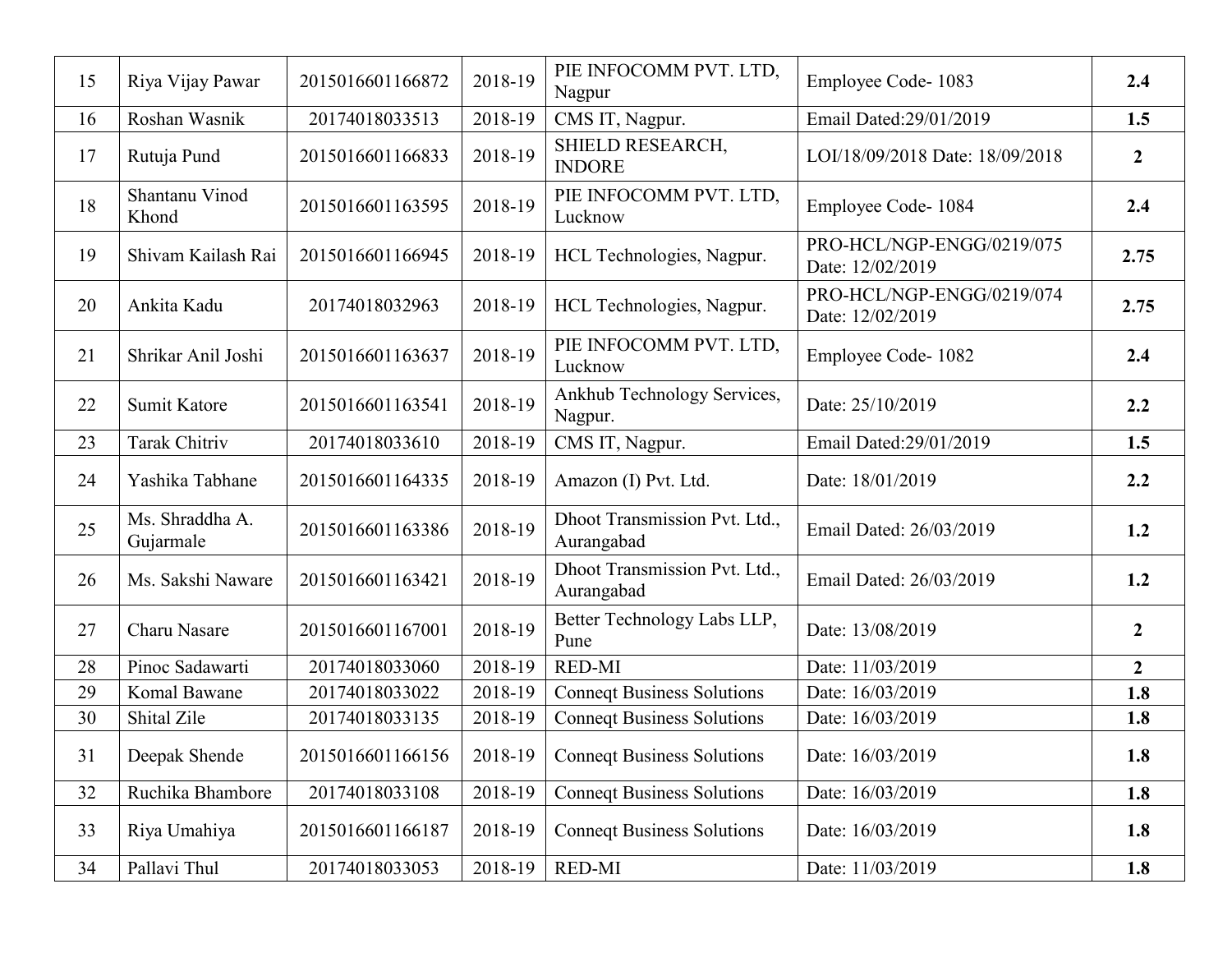| 35 | Kanchan<br>Chandpurkar         | 20174018033016   | 2018-19 | <b>RED-MI</b>                                      | Date: 11/03/2019                                   | 1.8              |
|----|--------------------------------|------------------|---------|----------------------------------------------------|----------------------------------------------------|------------------|
| 36 | Priyanka Raut                  | 20174018033088   | 2018-19 | <b>Conneqt Business Solutions</b>                  | Date: 16/03/2019                                   | 1.8              |
| 37 | Nirmik Rathod                  | 2015016601875894 | 2018-19 | V'SMART Academy, Pune                              | Date: 22/10/2019                                   | $\boldsymbol{2}$ |
| 38 | Prajakta Borkar                | 2015016601163734 | 2018-19 | Perficient India Pvt. Ltd.,<br>Nagpur.             | PRFT/HCM/80/109<br>Date: 11/10/2019                | 3.3              |
| 39 | Prajakta Pirdurkar             | 2015016601168712 | 2018-19 | Ankhub Technology Services,<br>Nagpur.             | Date: 25/10/2019                                   | $\boldsymbol{2}$ |
| 40 | Himanshu<br>Waghmare           | 2015016601163572 | 2018-19 | TCS, Pune                                          | Ref: TCSL/DT20184477353/Pune                       | 3.2              |
| 41 | Ketki Bhandarkar               | 2015016601163502 | 2018-19 | Capgemini, Pune                                    | Capgemini Ref: 2738600 /357154<br>Date: 11/12/2019 | 3.2              |
| 42 | Abha Dhimole                   | 2015016601166961 | 2018-19 | <b>ICICI Bank</b>                                  | Ref No. 1384081322 Date:<br>17/08/2021             | 2.72             |
| 43 | Kartik Manohar<br>Chandankhede | 2015016601166820 | 2018-19 | BackOffice IT Services India<br>Pvt. Ltd, Hydrabad | Date: 15/01/2020                                   | 4.29             |
| 44 | Nupur Bomanwar                 | 2015016601163645 | 2018-19 | <b>Tech Mahindra Limited</b>                       | Ref: 793691/1896931/ELTP Date:<br>21/06/2021       | 2.6              |
| 45 | Prajit Diyewar                 | 20174018033430   | 2018-19 | Tech Mahindra Limited                              | Ref: 826326/1935021/ELTP Date:<br>18/08/2021       | 3.25             |
| 46 | Shivani Deoghare               | 2015016601166164 | 2018-19 | Nabla Infotech Pvt. Ltd                            | Date: 15/03/2021                                   | 1.72             |
| 47 | Shubham Landge                 | 2015016601166984 | 2018-19 | Accenture                                          | Ref No.- C8439338 Date:<br>28/12/2019              | 3.75             |
| 48 | Shubham Nandane                | 20174018033585   | 2018-19 | <b>XL IT WORKS</b>                                 | Date: 22/11/2021                                   | 2.04             |
| 49 | <b>Yash Patel</b>              | 2015016601166922 | 2018-19 | PROMPT PERSONNEL<br>PVT.LTD                        | Date: 18-06-2021                                   | 2.5              |
| 50 | Sakshi Jambhulkar              | 20144018033118   | 2018-19 | TCS, Pune                                          | Ref: TCSL/DT20195347967/Pune<br>Date: 26/07/2019   | 3.37             |
| 51 | Vinay Faye                     | 2015016601167786 | 2018-19 | Centiro Solution Pvt. Ltd.                         | Date: 05/05/2020                                   | 3.8              |
| 52 | Piyush Tiwaskar                | 2015016601167763 | 2018-19 | Edr Continuous Information<br>Pvt. Ltd.            | Date: 10/02/2022                                   |                  |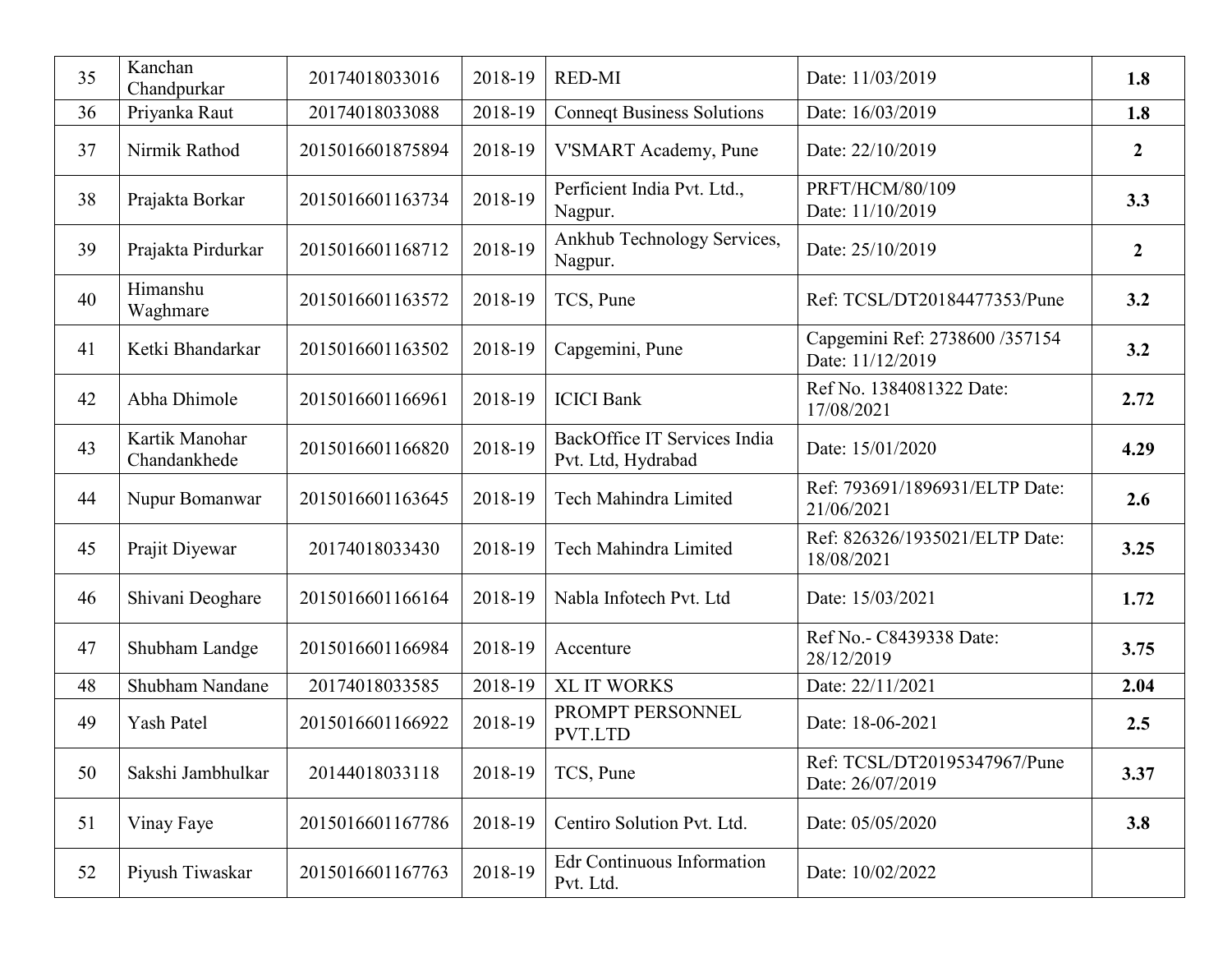| 53 | Kaustubh Vande          | 20174018033343   | 2018-19 | Networks Hub                                | Date: 29/01/2021                                                | 2.5              |
|----|-------------------------|------------------|---------|---------------------------------------------|-----------------------------------------------------------------|------------------|
| 54 | Komal Sakalle           | 2015016601168596 | 2018-19 | Networks Hub                                | Date: 29/01/2021                                                | 2.5              |
| 55 | Namrata Jaiswal         | 2015016601167047 | 2018-19 | Networks Hub                                | Date: 29/01/2021                                                | 2.5              |
| 56 | Pratik Giri             | 2015016601168623 | 2018-19 | Networks Hub                                | Date: 29/01/2021                                                | 2.5              |
| 57 | <b>Tushar Badewale</b>  | 20174018033618   | 2019-20 | TCS, Pune                                   | TCSL/DT20195564993/Pune Date:<br>13/09/2019                     | 3.4              |
| 58 | Aditya Dudhakwar        | 20174018033208   | 2019-20 | TCS, Pune                                   | TCSL/DT20195564993/Pune Date:<br>13/09/2019                     | 3.4              |
| 59 | Aniket Rode             | 20174018033242   | 2019-20 | TCS, Pune                                   | TCSL/DT20195564993/Pune Date:<br>13/09/2019                     | 3.4              |
| 60 | Samiksha<br>Deshmukh    | 20174018033122   | 2019-20 | TCS, Pune                                   | TCSL/DT20195564993/Pune Date:<br>13/09/2019                     | 3.4              |
| 61 | Shanmukh<br>Wankhede    | 20174018033565   | 2019-20 | Spark Ved Infotech                          | Date: 30/04/2020                                                |                  |
| 62 | Nidhi Tiwari            | 20181018038299   | 2019-20 | Flexisales, Pune                            | Date: 20/08/2019                                                | $2^{\circ}$      |
| 63 | Nikita Umredkar         | 20174018033046   | 2019-20 | Dhoot Transmission Pvt. Ltd.,<br>Aurangabad |                                                                 | 1.4              |
| 64 | Amankumar Sahu          | 20174018033232   | 2019-20 | TCS, Pune                                   | Ref: TCSL/DT20195482374/Pune<br>Date: Date: 27/03/2021          | 3.4              |
| 65 | Pratik Pushkar          | 20174018033462   | 2019-20 | Zappkode                                    |                                                                 | 2.4              |
| 66 | Kartik<br>Dhunisinghani | 20174018033342   | 2019-20 | CDAC, Pune                                  |                                                                 | 4.5              |
| 67 | Rahul Singh<br>Gaharwar | 20174018033474   | 2019-20 | BYJU's                                      |                                                                 | 2.4              |
| 68 | Akhil Devgade           | 20174018033225   | 2019-20 | Spark Ved Infotech                          |                                                                 | $\boldsymbol{2}$ |
| 69 | Saurav Mukharjee        | 20174018033563   | 2019-20 | <b>AOTOM Technologies</b>                   |                                                                 | 2.5              |
| 70 | Vaishnavi Dumrey        | 20174018033171   | 2019-20 | Quadtech                                    | Date: 20-07-21                                                  | $\mathbf{1}$     |
| 71 | Rucheeka Gothe          | 20174018033107   | 2019-20 | HCL, Nagpur                                 | <b>REFERENCE ID -</b><br>HCL/NGP/092020/008 Date:<br>01/09/2020 | 2.77             |
| 72 | Aishwarya Bante         | 20174018032955   | 2019-20 | <b>TUDIP Technologies</b>                   |                                                                 | 3.22             |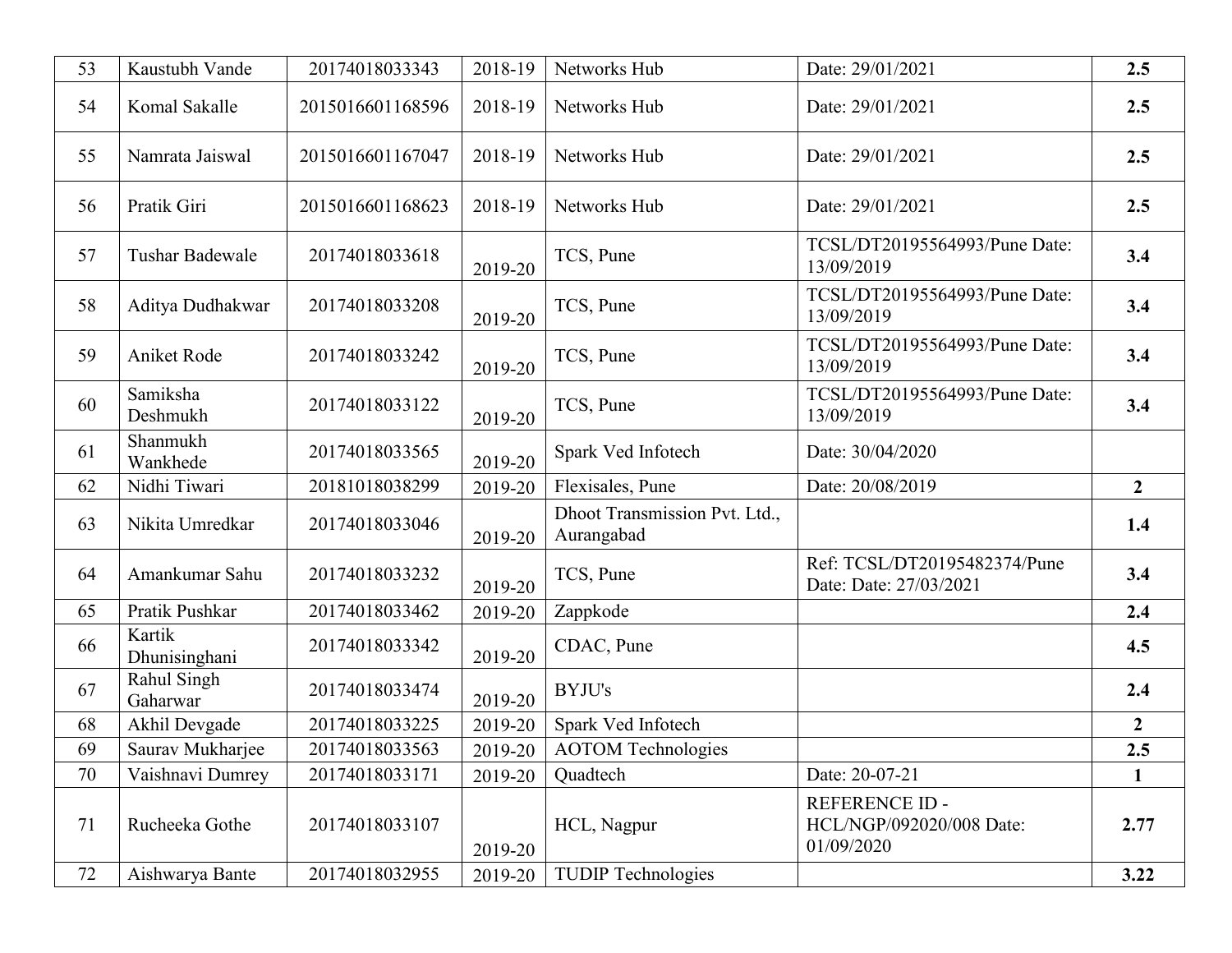| 73 | Hussain Bohra          | 20174018033326 | 2019-20 | iBirds Software Services Pvt.<br>Ltd., Nagpur. |                                                | 4.5                     |
|----|------------------------|----------------|---------|------------------------------------------------|------------------------------------------------|-------------------------|
| 74 | Apurva Rangari         | 20174018032971 | 2019-20 | Capgemini, Pune                                |                                                | $\overline{3}$          |
| 75 | Disha Kalambe          | 20174018033002 | 2019-20 | Capgemini, Pune                                |                                                | $\overline{\mathbf{3}}$ |
| 76 | Kanchan Kapgate        | 20181018038296 | 2019-20 | Dhoot Transmission Pvt. Ltd.,<br>Aurangabad    |                                                | 1.4                     |
| 77 | Surabhi Bokade         | 2018101844640  | 2019-20 | Dhoot Transmission Pvt. Ltd.,<br>Aurangabad    |                                                | 1.4                     |
| 78 | Neha Mahakalkar        | 20181018044634 | 2019-20 | Dhoot Transmission Pvt. Ltd.,<br>Aurangabad    |                                                | 1.4                     |
| 79 | Nikita Bokde           |                | 2019-20 | Dhoot Transmission Pvt. Ltd.,<br>Aurangabad    |                                                | 1.4                     |
| 80 | Vinaya Bhat            | 20174018033178 | 2019-20 | Dhoot Transmission Pvt. Ltd.,<br>Aurangabad    |                                                | 1.4                     |
| 81 | Mrunalini<br>Katekhaye | 20174018033039 | 2019-20 | Dhoot Transmission Pvt. Ltd.,<br>Aurangabad    |                                                | 1.4                     |
| 82 | Ayushi Mundwaik        | 20174018032984 | 2019-20 | Dhoot Transmission Pvt. Ltd.,<br>Aurangabad    |                                                | 1.4                     |
| 83 | Manjusha<br>Nannaware  | 20181018044633 | 2019-20 | Dhoot Transmission Pvt. Ltd.,<br>Aurangabad    |                                                | 1.4                     |
| 84 | Megha Akare            | 20174018033030 | 2019-20 | Spark Ved Infotech                             |                                                | $\overline{2}$          |
| 85 | Mrunal<br>Chincholkar  | 20174018033037 | 2019-20 | Spark Ved Infotech                             |                                                | $\overline{2}$          |
| 86 | Uddesh Jain            | 20174018033625 | 2019-20 | Perficient India Pvt. Ltd.,<br>Nagpur          | Ref No.: PRFT/HCM/11/0121 Date:<br>19/01/2021  | 3.17                    |
| 87 | Ajinkya Kadu           | 20181018044642 | 2019-20 | Think Bridge Software Pvt.<br>Ltd              | Date: 01/08/2021                               | 1.8                     |
| 88 | Akhilesh Jodh          | 20174018033226 | 2019-20 | Cloobees                                       | Date: 16/11/2021                               | 1.8                     |
| 89 | Sagar Kandrikar        | 20174018033529 | 2019-20 | A5E Consulting Pvt. Ltd                        | Date: 11/08/2021                               | 4.25                    |
| 90 | Nikesh Sable           | 20174018033396 | 2019-20 | Infosys, Pune                                  | HRD/3T/1002028311/21-22 Date:<br>04/06/2021    | $\mathbf{3}$            |
| 91 | Rajesh Barapatre       | 20181018038305 | 2019-20 | Exavalu Solutions (I) Pvt. Ltd.,<br>Kolkata    | CIN: U72900WB2019PTC229870<br>Date: 07/12/2021 | $\mathbf{3}$            |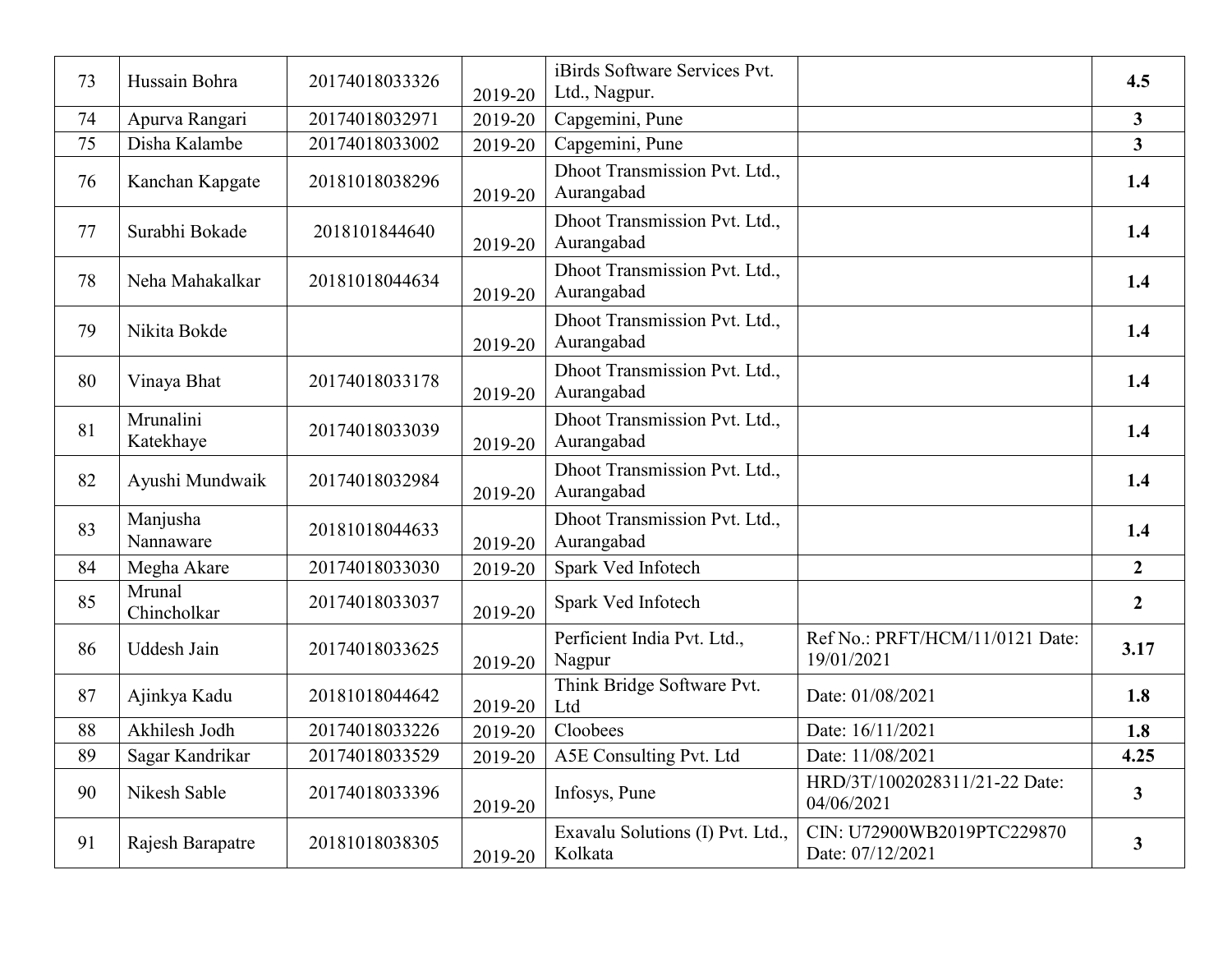| 92  | Aniketa Maharana                 | 20174018033248 | 2019-20 | <b>MMA Brand Services India</b><br>Pvt Ltd                                                          | Date: 12/10/2021                                       | 8            |
|-----|----------------------------------|----------------|---------|-----------------------------------------------------------------------------------------------------|--------------------------------------------------------|--------------|
| 93  | Himanshu Thakkar                 | 20174018033323 | 2019-20 | Atos/ Syntel                                                                                        | Ref No.: 142862/2021<br>Date:<br>21/06/2021            | 3.4          |
| 94  | Sachi Ambade                     | 20174018033113 | 2019-20 | TCS, Pune                                                                                           | Ref: TCSL/DT20195394414/Pune<br>Date: 16/02/2021       | 3.4          |
| 95  | Vedant Banait                    | 20174018033636 | 2019-20 | TCS, Pune                                                                                           | Ref:<br>TCSL/DT20217609834/Chennai<br>Date: 05/03/2021 | 3.4          |
| 96  | Vishal Murarkar                  | 20174018033645 | 2019-20 | Infosys, Pune                                                                                       | Ref Id: HRD/3T/1001832692/21-22<br>Date: 09/06/2021    | 3.6          |
| 97  | Ankita Mendhekar                 | 20174018032962 | 2019-20 | Perficient India Pvt. Ltd.,<br>Nagpur                                                               | Ref No.: PRFT/HCM/185/0721<br>Date: 19/01/2021         | 3.17         |
| 98  | Yogeshree<br>Bawankule           | 20174018033183 | 2019-20 | <b>LIVEWIRE Nagpur</b>                                                                              | Date: 01/02/2021                                       | $\mathbf{1}$ |
| 99  | Nishigandha Wagh                 | 20174018033050 | 2019-20 | Infosys, Pune                                                                                       |                                                        | 3.6          |
| 100 | Nihal Jugel                      | 20174018033395 | 2019-20 | Infosys, Pune                                                                                       | Ref Id: HRD/3T/1001832692/21-22<br>Date: 09/06/2021    | 3.6          |
| 101 | Akriti Kolhe                     | 20174018032960 | 2019-20 | IT- NetworkZ Infosystems Pvt.<br>Ltd., Nagpur                                                       | Dated: 25/02/2020                                      | 1.8          |
| 102 | Gajal Agrawal                    | 20174018033008 | 2019-20 | IT- NetworkZ Infosystems Pvt.<br>Ltd., Nagpur                                                       | Dated: 25/02/2020                                      | 1.8          |
| 103 | Vicky Tarare                     | 20181018038306 | 2019-20 | IT- NetworkZ Infosystems Pvt.<br>Ltd., Nagpur                                                       | Dated: 25/02/2020                                      | 1.8          |
| 104 | Divisha Samrit                   | 20174018033003 | 2019-20 | IT- NetworkZ Infosystems Pvt.<br>Ltd., Nagpur                                                       | Dated: 25/02/2020                                      | 1.8          |
| 105 | <b>Bhavesh Mishra</b>            | 20174018033270 | 2019-20 | IT- NetworkZ Infosystems Pvt.<br>Ltd., Nagpur                                                       | Dated: 25/02/2020                                      | 1.8          |
| 106 | <b>RUTUJA</b><br><b>GHARJODE</b> | 20181018038204 | 2020-21 | <b>Talent Corner HR Services</b><br>Pvt.Ltd, Nagpur<br>bankim@talentcorner.in / Tel:<br>02242975100 | Date: 29/04/2021                                       | 2.4          |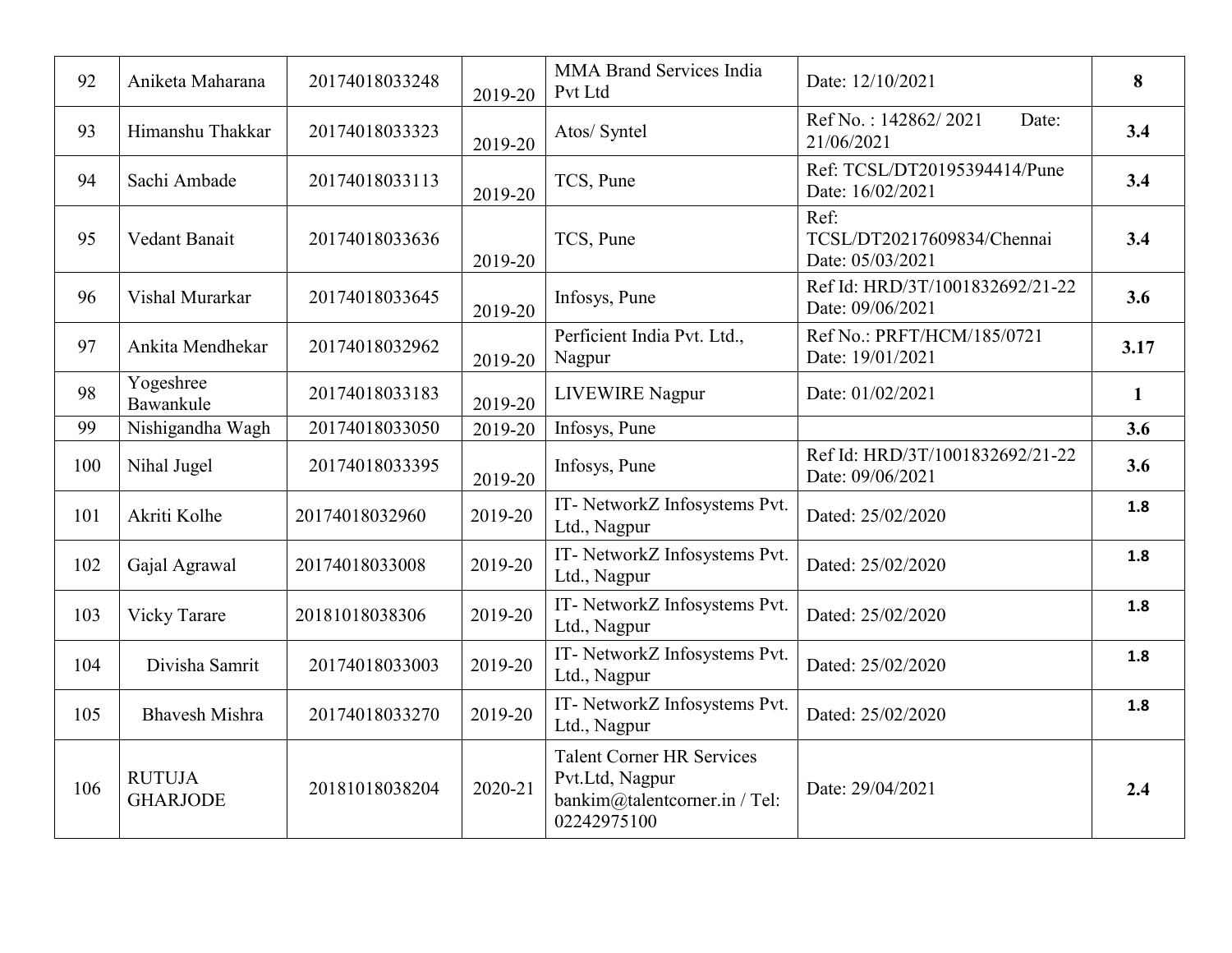| 107 | Neha Shankar<br>Nagpure        | 20181018038188 | 2020-21 | Collabera Services Private<br>Ltd., Nagpur<br>campusteam@collabera.com<br>/Mob: +91-8141025603                     | Date: 17/06/2021                                | 2.53 |
|-----|--------------------------------|----------------|---------|--------------------------------------------------------------------------------------------------------------------|-------------------------------------------------|------|
| 108 | Ashutosh<br>Chandurkar         | 20181018038221 | 2020-21 | TCS, Bengaluru.<br>careers@tcs.com / Tel:<br>+918067247000                                                         | Ref. No.:<br>TCSL/DT/20207103501/Bengaluru      | 3.36 |
| 109 | Adesh Sunilrao<br>Dehankar     | 20181018038217 | 2020-21 | Accenture, Pune.                                                                                                   |                                                 | 4.5  |
| 110 | kanchan Bawane                 | 20181018038179 | 2020-21 | Perficient (I) Pvt. Ltd.,<br>Nagpur. Tel: +917887859775 /<br>7276068022                                            | Ref. No.: PRFT/HCM/189/0721<br>Date: 09/07/2021 | 3.17 |
| 111 | Manthan<br>Deshmukh            | 20181018038233 | 2020-21 | Accenture, Pune.                                                                                                   |                                                 | 4.5  |
| 112 | <b>Snehal Bhute</b>            | 20181018038211 | 2020-21 | Perficient (I) Pvt. Ltd.,<br>Nagpur. Tel: +917887859775 /<br>7276068022                                            | Ref. No.: PRFT/HCM/210/0721<br>Date: 09/07/2021 | 3.17 |
| 113 | Shruti Dewanand<br>Gawli       | 20181018038209 | 2020-21 | Dhoot Transmission Pvt. Ltd.,<br>Aurangabad.<br>corporatehr@dhoottransmissio<br>$n.com / Tel: +917767813590$       | Date: 15/07/2021                                | 1.58 |
| 114 | Pratiksha bhange               | 20181018044584 | 2020-21 | Dhoot Transmission Pvt. Ltd.,<br>Aurangabad.<br>corporatehr@dhoottransmissio<br>$n_{\rm.com}$ / Tel: +917767813590 | Date: 15/07/2021                                | 1.58 |
| 115 | Pranita Ambade                 | 20181018038196 | 2020-21 | Accenture, Pune.                                                                                                   |                                                 | 4.5  |
| 116 | Minakshi Rajendra<br>Sakharkar | 20181018038183 | 2020-21 | Dhoot Transmission Pvt. Ltd.,<br>Aurangabad.<br>corportehr@dhoottransmission<br>$n_{\rm.com}$ / Tel: +917767813590 | Date: 15/07/2021                                | 1.58 |
| 117 | Ravina Bute                    | 20181018038199 | 2020-21 | Dhoot Transmission Pvt. Ltd.,<br>Aurangabad.<br>corporatehr@dhoottransmissio<br>$n_{\rm.com}$ / Tel: +917767813590 | Date: 15/07/2021                                | 1.58 |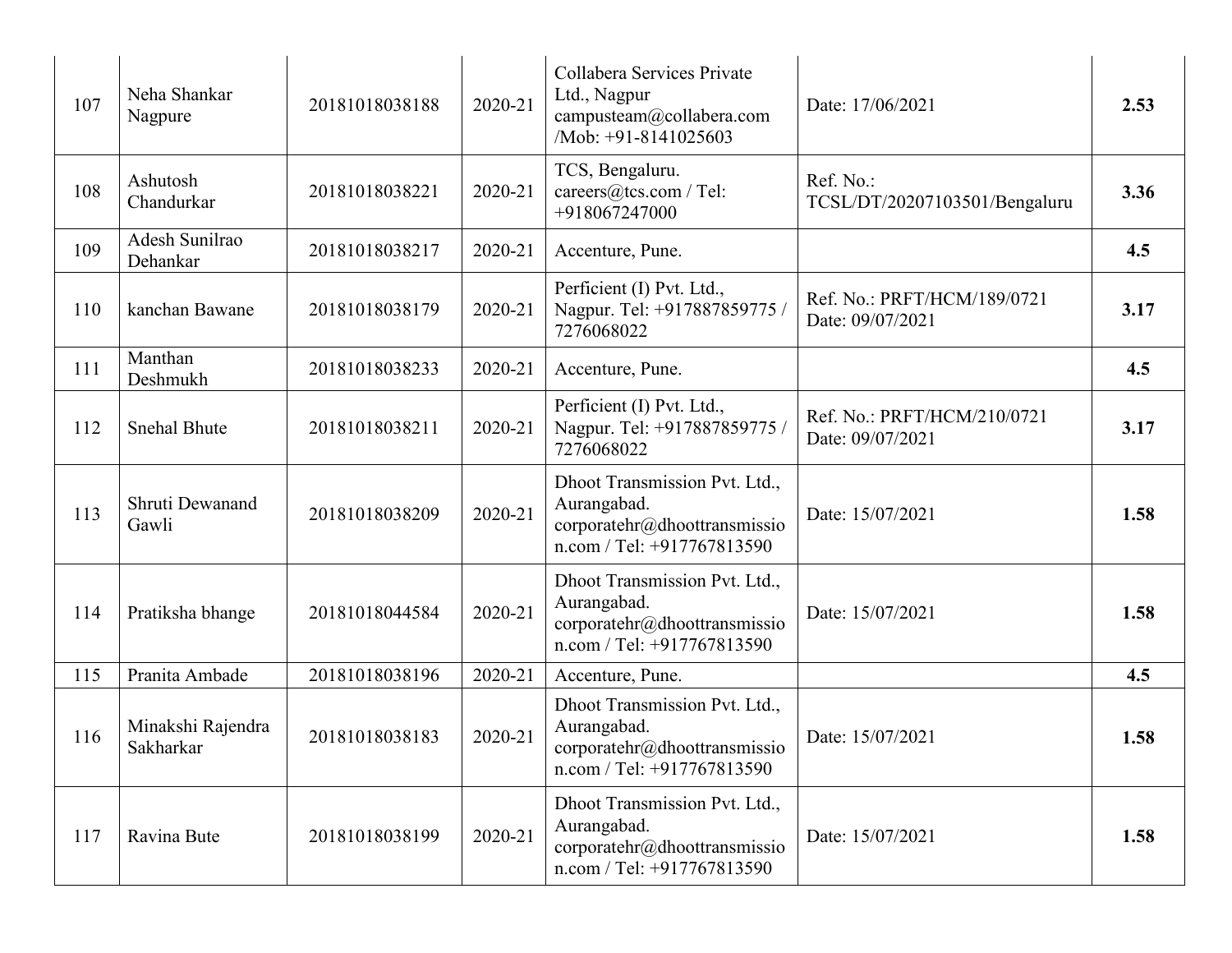| 118 | Pradnya Anant<br>Chimurkar       | 20181018038194 | 2020-21 | Dhoot Transmission Pvt. Ltd.,<br>Aurangabad.<br>corporatehr@dhoottransmissio<br>$n.com / Tel: +917767813590$ | Date: 15/07/2021                                             | 1.58                    |
|-----|----------------------------------|----------------|---------|--------------------------------------------------------------------------------------------------------------|--------------------------------------------------------------|-------------------------|
| 119 | <b>MOHAMMED</b><br><b>SOHAIL</b> | 20181018038235 | 2020-21 | TCS,<br>Chennai.careers@tcs.com /<br>Tel: +914466162222                                                      | Ref. No.:<br>TCSL/DT/20195680589/Chennai<br>Date: 13/08/2021 | 3.36                    |
| 120 | Saloni Kapoor                    | 20181018038206 | 2020-21 | Accenture, Pune.                                                                                             | id: C9574735 Date: 31/05/2021                                | 4.5                     |
| 121 | Harshank Debilal<br>Katre        | 20181018038227 | 2020-21 | Perficient (I) Pvt. Ltd.,<br>Nagpur. Tel: +917887859775 /<br>7276068022                                      | Ref. No. PRFT/HCM/231/0821<br>Date: 22/07/2021               | 3.17                    |
| 122 | Prathmesh wanjari                | 20181018038241 | 2020-21 | Perficient (I) Pvt. Ltd.,<br>Nagpur. Tel: +917887859775 /<br>7276068022                                      | Ref. No. PRFT/HCM/193/0721<br>Date: 09/07/2021               | 3.17                    |
| 123 | Mohommad Aquib                   | 20181018038234 | 2020-21 | Siemens Technology &<br>Services Pvt. Ltd., Bengaluru                                                        | 272214/7486907<br>Date: 17/11/2021                           | 5                       |
| 124 | Prachi Bante                     | 20181018038193 | 2020-21 | Bigleaf Biz Solutions Pvt. Ltd.,                                                                             | Date: 14/10/2021                                             | 3.3                     |
| 125 | Nishita Nimje                    | 20191018023157 | 2020-21 | Societe Generale Global<br>Solution Centre Pvt. Ltd,<br>Nagpur                                               | Offer No.: SG20213<br>Date:<br>09/09/2021                    | $\overline{2}$          |
| 126 | Sujit Mindewar                   | 20181018038248 | 2020-21 | KPIT, Pune                                                                                                   | Employee id: 00145902<br>Date:<br>16/11/2021                 | 3.6                     |
| 127 | Aditya Giradkar                  | 20181018038218 | 2020-21 | Capagemini, Pune                                                                                             | Superset Id: 1469323                                         | $\overline{\mathbf{4}}$ |
| 128 | <b>Dushant Mandre</b>            | 20181018038225 | 2020-21 | Reliance Jio, Mumbai                                                                                         | 5171/65729377/14494144/220921/1<br>Date:22/09/2021<br>837    | 3.5                     |
| 129 | Krutika Chambhare                | 20181018049472 | 2020-21 | Infosys, Mysore                                                                                              | HRD/3T/1002387084/21-22<br>Date: 17/11/2021                  | 3                       |
| 130 | Vipul Petkar                     | 20181018038249 | 2020-21 | <b>Seligent Consulting Private</b><br>Limited, Pune                                                          | Ref No.: TR/21-22/011 Date:<br>13/10/2021                    | 4.11                    |
| 131 | Aamir Hasan Faizi                | 20181018038215 | 2020-21 | Tudip Technologies, Pune                                                                                     | Tudip/EM 2021                                                | 3.22                    |
| 132 | Sahil Sachitanadam<br>Counder    | 20181018038246 | 2020-21 | Connizent, Pune                                                                                              | Candidate ID - 18961878<br>Date: 19/11/2021                  | 4.02                    |
| 133 | Shivani<br>Murlidharrao          | 20181018044585 | 2020-21 | YASH Technologies Pvt Ltd.                                                                                   | Date: 17/09/2021                                             | 3.5                     |